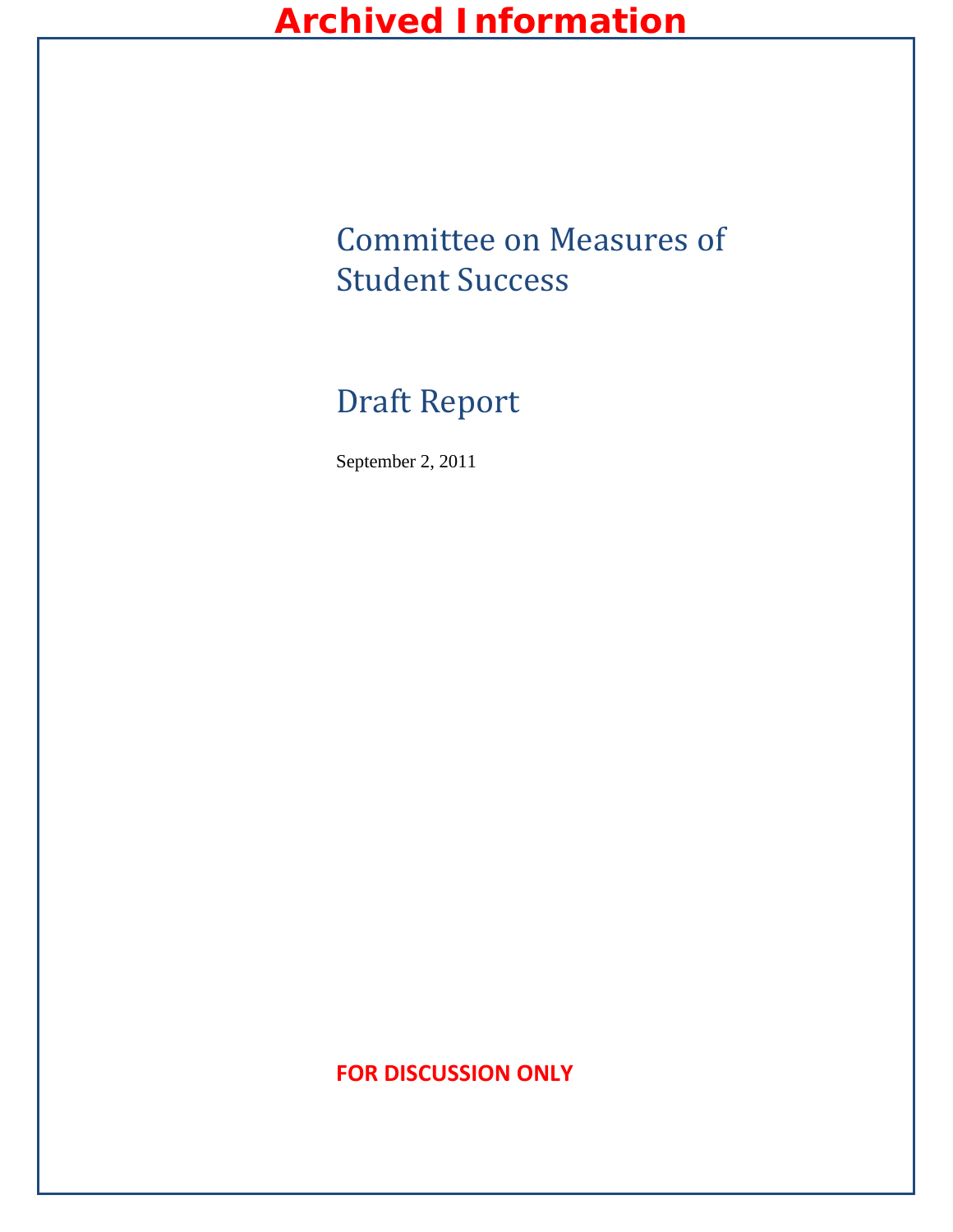### Table of Contents

<span id="page-1-0"></span>

| Broaden the Coverage of Student Graduation Data to Reflect the Diverse Student |  |
|--------------------------------------------------------------------------------|--|
|                                                                                |  |
| Improve Technical Guidance Available to Institutions in Meeting                |  |
| Encourage Colleges to Disclose Comparable Data on Measures of                  |  |
|                                                                                |  |
|                                                                                |  |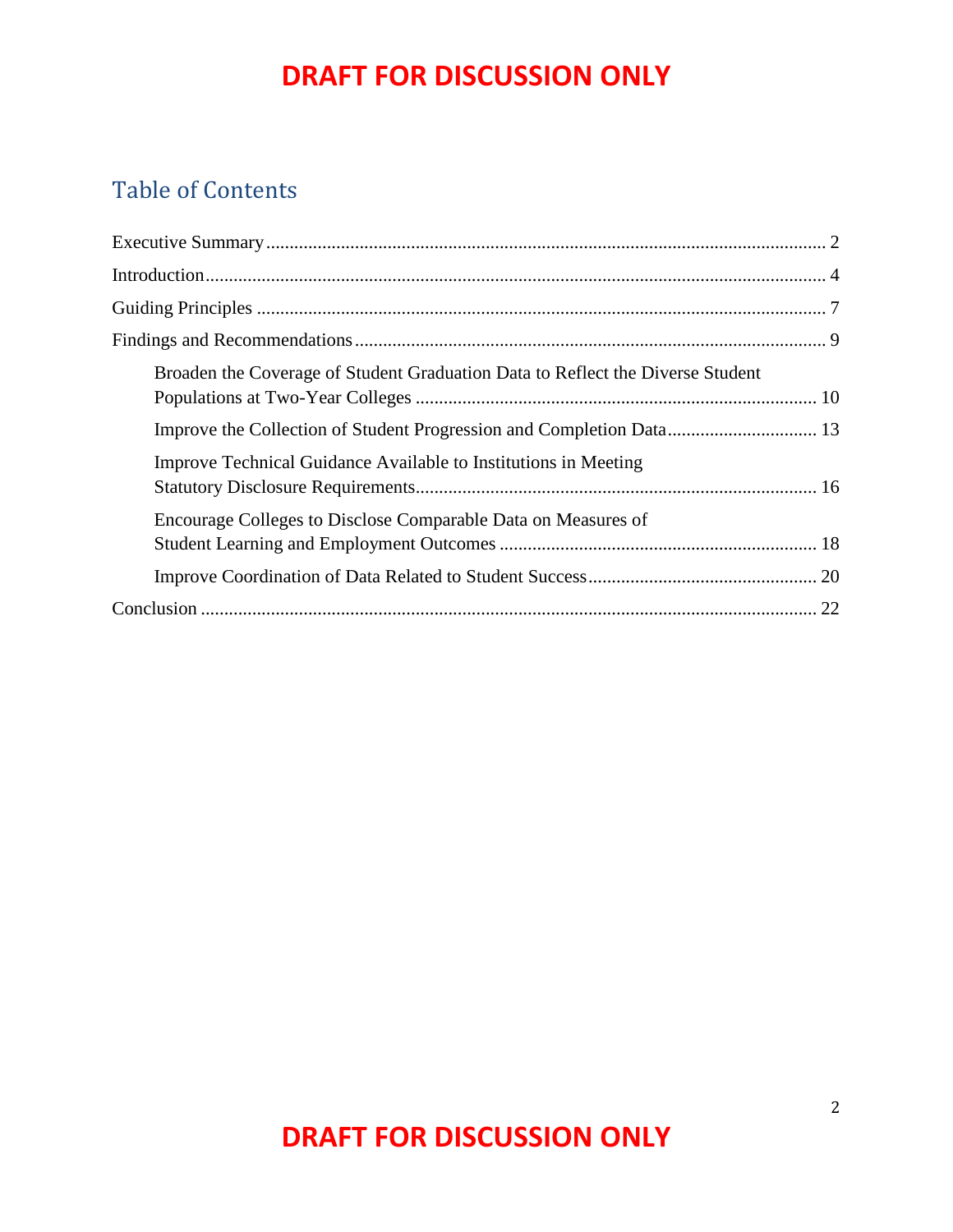## Executive Summary

*[Content is forthcoming and will be included in the final report.]*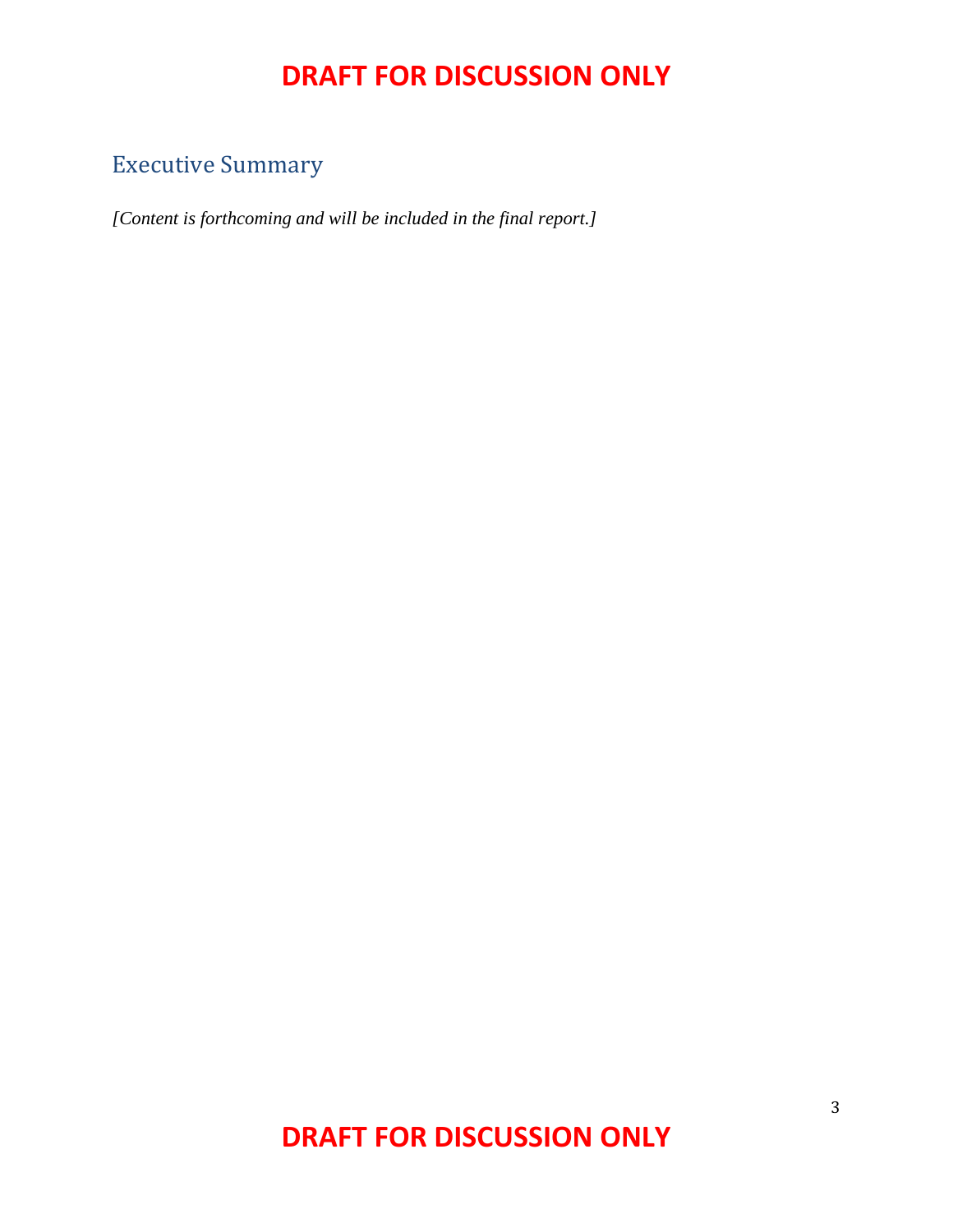### <span id="page-3-0"></span>Introduction

 $\overline{\phantom{a}}$ 

President Obama has articulated a goal for the United States to lead the world in the proportion of adults with a postsecondary credential by 2020. Over the past decade student enrollment at two-year colleges has increased by 26 percent from 5.9 million to 7.5 million undergraduate students.<sup>1</sup> Recognizing the importance of the two-year sector in meeting these goals, the President called for 5 million more community college graduates by the year  $2020$ .<sup>2</sup> To achieve these ambitious goals, policymakers and others need more—and better—data on student progression and completion at two-year colleges.

Under the Student Right to Know and Campus Security Act of 1990 institutions must disclose, or make available, to current and prospective students the rate at which full-time, first-time degreeor certificate-seeking students complete their academic programs. To help institutions comply with this disclosure requirement, the National Center for Education Statistics (NCES) at the U.S. Department of Education created the Graduation Rate Survey (GRS) within the Integrated Postsecondary Education Data System (IPEDS) where institutions report on cohorts of full-time, first-time degree- or certificate-seeking students and the numbers of students in the cohort who complete within 100, 150, and 200 percent of the normal time required. Approximately 57 percent of full-time, first-time students at four-year institutions completed a bachelor's degree within six years of beginning their studies.<sup>3</sup> At two-year institutions, about 37 percent of fulltime, first-time students received a degree or certificate within four years of beginning their studies.<sup>4</sup> These figures are often cited by policymakers to assess the performance of two-year colleges and to determine funding levels for these colleges or allocate resources within state or local budgets. While the graduation rates reported through IPEDS provide important and comparable graduation rate data across institutional sectors, they do not fully convey student success at two-year institutions.

Two-year institutions serve a diverse set of students—students seeking to learn new skills and not pursue a degree, students working toward an occupationally focused certificate, students who plan to earn an associate's degree, and students who plan to earn credits and transfer to a fouryear institution. Moreover, many students at two-year colleges enroll in college on a part-time

<sup>1</sup> U.S. Department of Education, National Center for Education Statistics, *Condition of Education 2011*, Table A-8- 2. Retrieved from http://nces.ed.gov/programs/coe/tables/table-hep-2.asp.

<sup>&</sup>lt;sup>2</sup> Remarks by President Obama at the White House Summit on Community Colleges held October 5, 2010. Retrieved from http://www.whitehouse.gov/sites/default/files/uploads/community\_college\_summit\_report.pdf. <sup>3</sup> Knapp, L.G., Kelly-Reid, J.E., and Ginder, S.A. (2010). *Enrollment in Postsecondary Institutions, Fall 2008; Graduation Rates, 2002 & 2005 Cohorts; and Financial Statistics, Fiscal Year 2008* (NCES 2010-152). U.S. Department of Education. Washington, DC: NCES. Retrieved from http://nces.ed.gov/pubs2010/2010152rev.pdf. <sup>4</sup> Knapp, Kelly-Reid, and Ginder (2010).

**DRAFT FOR DISCUSSION ONLY**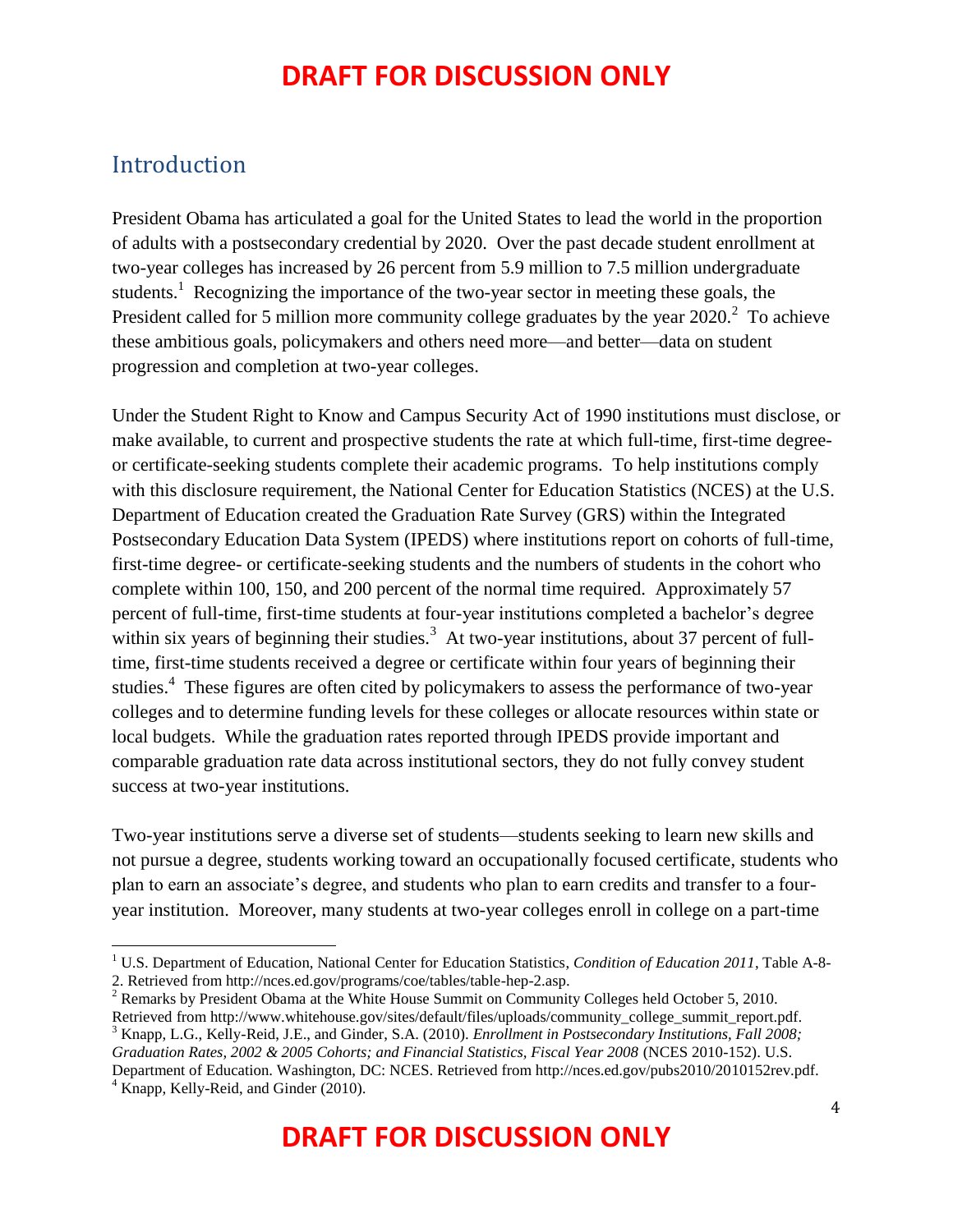basis, which can also affect their progress towards graduation. For example, in the Fall of 2009, about 57 percent of students enrolled at a two-year college were enrolled part-time compared with just 27 percent of students at four-year institutions.<sup>5</sup> Moreover, community colleges also enroll large numbers of students taking non-credit course work that lead to specific workforce or industry credentials or are offered as contract training for specific employers. Varying student characteristics and varying student motivations for attending two-year institutions underscore the need for federal measures of student success to take into account the multiple outcomes characteristic to this sector of higher education.

To improve information on student outcomes at two-year colleges, state policymakers and institutions have launched voluntary efforts to collect and disclose more student success data across two-year institutions. The American Association of Community College's Voluntary Framework of Accountability is a collaborative effort among community colleges to design alternative success measures for two-year institutions for use by policymakers and other organizations. By 2012, the effort aims to have institutions measure outcomes related to (1) student progress and persistence; (2) workforce, economic, and community development; and (3) student learning. Some of the proposed measures include assessing student progress in reaching a defined threshold of earned credits, the percentage of graduates that passed licensure examinations, or the wage growth of graduates.<sup>6</sup> In addition, the Complete College America initiative has developed completion, efficiency, and effectiveness indicators to be used by states to measure student success at all postsecondary institutions. Some of the proposed measures include reporting the progress of remedial students in completing remedial coursework and subsequently completing a college level course in the same subject and the average length of time it takes students to complete a degree.<sup>7</sup> Similarly, the National Governors Association's Complete to Compete initiative has made recommendations on common college completion metrics that states should collect and report publicly.<sup>8</sup> Finally, accrediting agencies have also taken steps to increase focus on student outcomes, especially learning outcomes, for institutional accountability.

During this time of increased interest in improving measures of student success, the U.S. Department of Education's Committee on Measures of Student Success was authorized by the Higher Education Opportunity Act of 2008 (HEOA) to advise the Secretary of Education in assisting two-year degree-granting institutions of higher education in meeting federal requirements to disclose graduation and completion rates and to explore whether there are alternative measures for capturing student success at two-year institutions.

 $\overline{\phantom{a}}$ 

<sup>5</sup> Analysis of data reported in the U.S. Department of Education, *Digest of Education Statistics 2010*, Table 202, retrieved from http://nces.ed.gov/programs/digest/d10/tables/dt10\_202.asp.

<sup>&</sup>lt;sup>6</sup> Information about the VFA is available at http://aacc.nche.edu/Resources/aaccprograms/vfa/Pages/default.aspx.

<sup>7</sup> Information about Complete College America is available at http://www.completecollege.org.

<sup>&</sup>lt;sup>8</sup> Information about Complete to Compete is available at http://www.subnet.nga.org/ci/1011.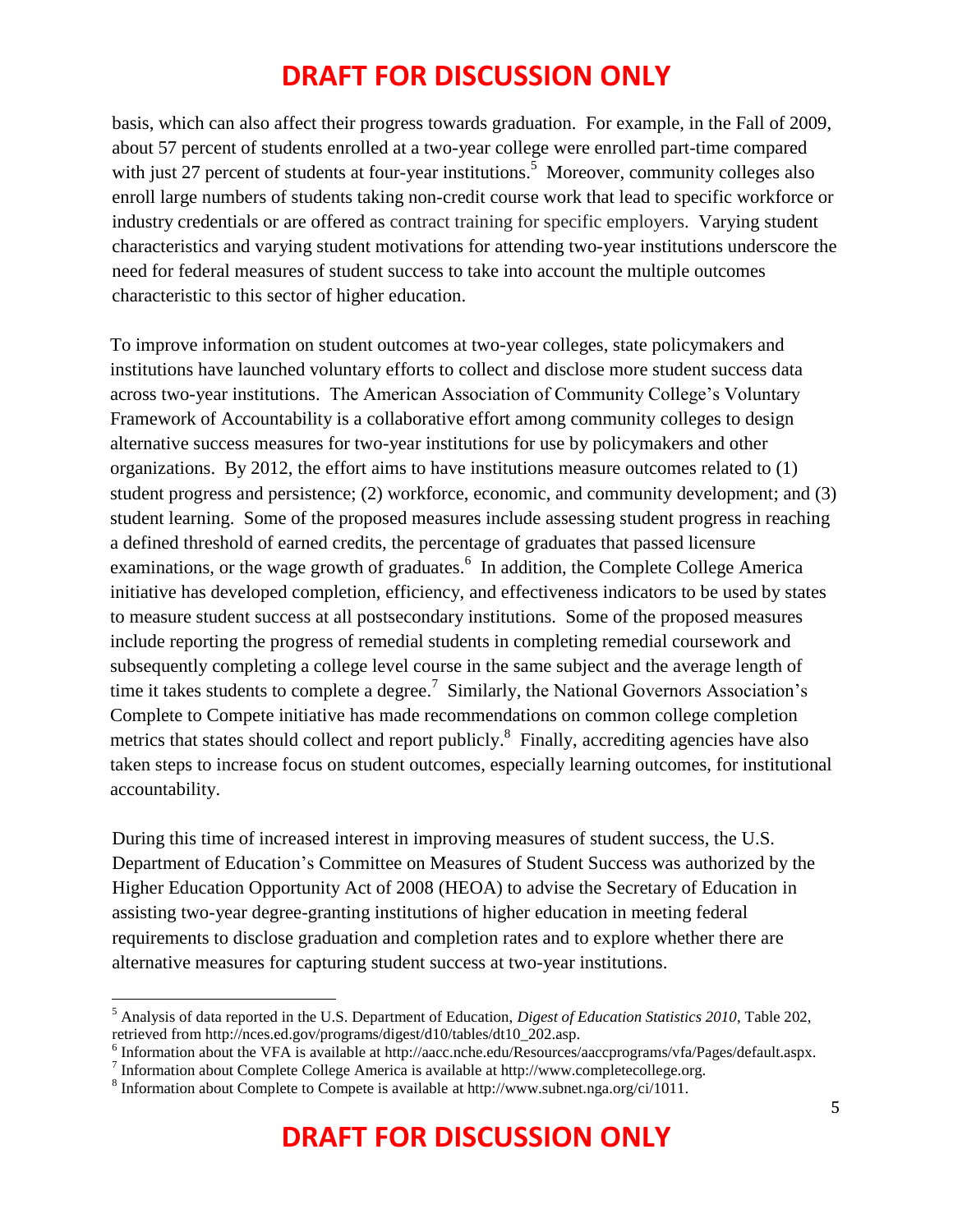Specifically the Committee:

- Will develop recommendations for the Secretary of Education regarding the accurate calculation and reporting of completion or graduation rates of entering certificate- or degree-seeking, full-time, undergraduate students by two-year degree-granting institutions of higher education.
- May also recommend additional or alternative measures of student success that are comparable alternatives to the completion or graduation rates of entering degree-seeking full-time undergraduate students, taking into account the mission and role of two-year degree-granting higher education institutions.

This report summarizes the Committee's discussions during its public meetings and provides recommendations to the Secretary. The report begins with a discussion of principles the Committee used to guide its discussions of the key issues and considerations as it developed recommendations. The Committee looked at ways to recommend changes within the Department's current framework of calculating graduation rates and examined the broader idea of student success and capturing information that would be useful to not only students and their families but also policymakers. The following sections list the specific recommendations of the Committee and provide some context and understanding of how the recommendations will improve data collected to measure student success and will better information policy conversations related to two-year institutions.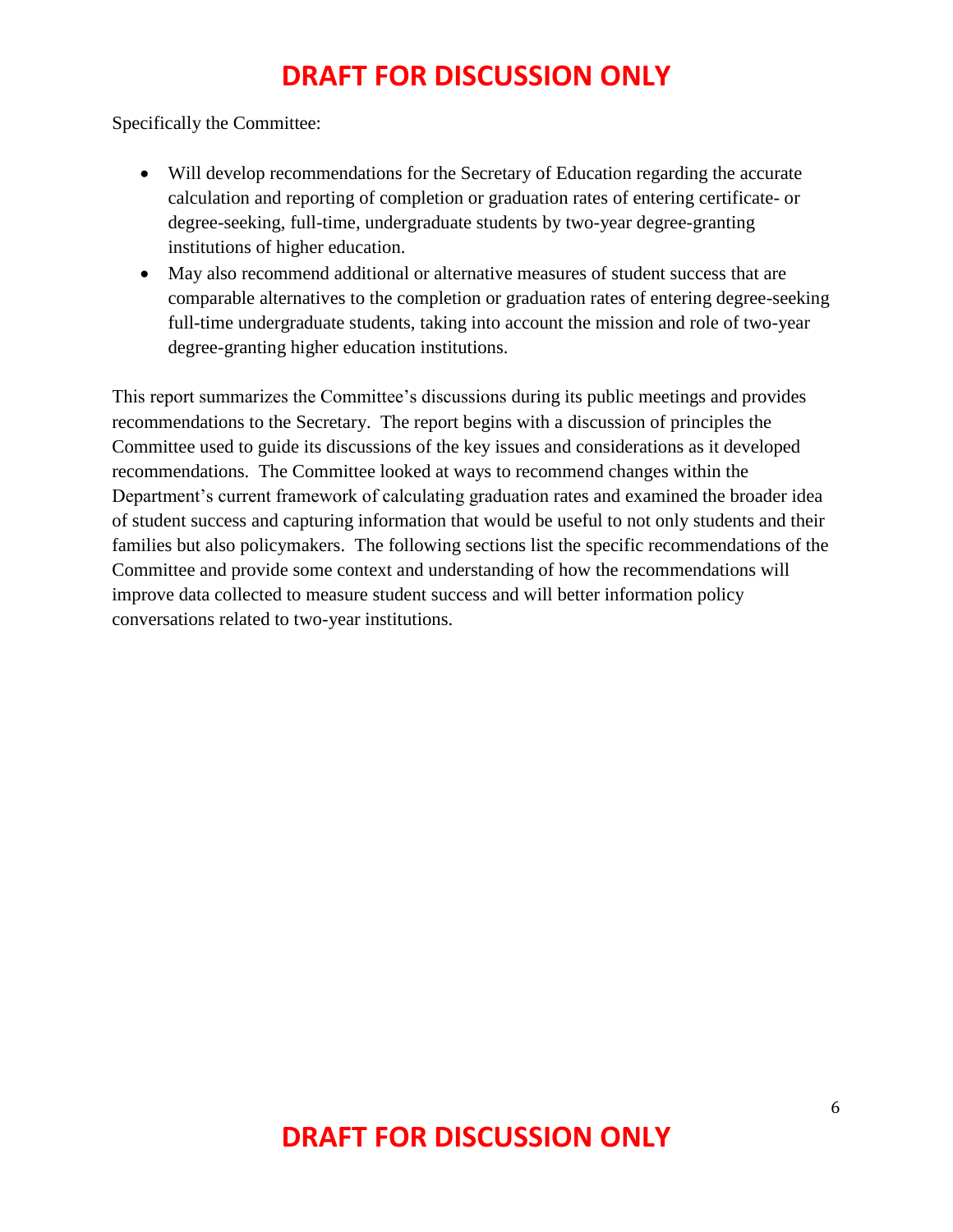### <span id="page-6-0"></span>Guiding Principles

The Committee recognized that reframing the conversation about measuring student progress and success at two-year institutions would present challenges. There would need to be a balance between competing priorities and needs. As a result, the Committee developed guiding principles in considering possible solutions.

Since two-year institutions have many missions providing access to college for all students and a pathway to a four-year degree, while also meeting the workforce needs of employers and providing training to those already employed or looking for employment—the Committee acknowledged the need for multiple outcomes to measure an institution's success. Building and improving upon graduation rate data already reported by colleges, as well as developing new and alternative methods to measuring student success, requires a balance between meeting the information needs of students and colleges with the accountability demands of policymakers. A student who is trying to choose a college needs and evaluates information in a different manner than a policymaker who is making funding or policy decisions.

Although each group's needs may differ, there are areas where they converge. For example, some measures, such as graduation or transfer rates, are important for students to know their likelihood of graduation or transfer at an institution, just as they are important to policymakers for assessing whether colleges adequately prepare students to complete a

#### *Guiding Principles*

- **Multiple missions:** Two-year institutions have multiple, broad missions that serve diverse student populations.
- **Multiple outcomes:** Given two-year institutions' broad missions, multiple outcome measures should be used to document student success.
- **Transparency:** Students, families, policymakers, and researchers need more and better information about postsecondary student success.
- **Comparability:** Although the strength of America's higher education institutions is its diversity, certain data about student success should be disclosed or reported in a way that allows consumers to compare institutions.
- **Costs and benefits:** Increased transparency and consumer information should be weighed against the costs institutions would incur to disclose or report the data.
- **Federal role:** Recommendations should include actions that take advantage of the unique role that the federal government can play.
- **Feasibility:** Recommendations should include actions that can be implemented readily with the Department's current statutory or regulatory authority.
- **Inclusion:** Data on student success measures should be reported such that students, families, policymakers, and researchers have more information about populations that have traditionally been underrepresented.
- **Forward thinking:** Recommendations should also include actions that may be challenging to implement but that would be important to inform the national conversations about student success in both the short-term and the long-term.

degree or program. For all audiences, having comparable data about student success is important, and there are many ways to compare measures: at a national or regional level, at an institutional or program level, or based on student characteristics.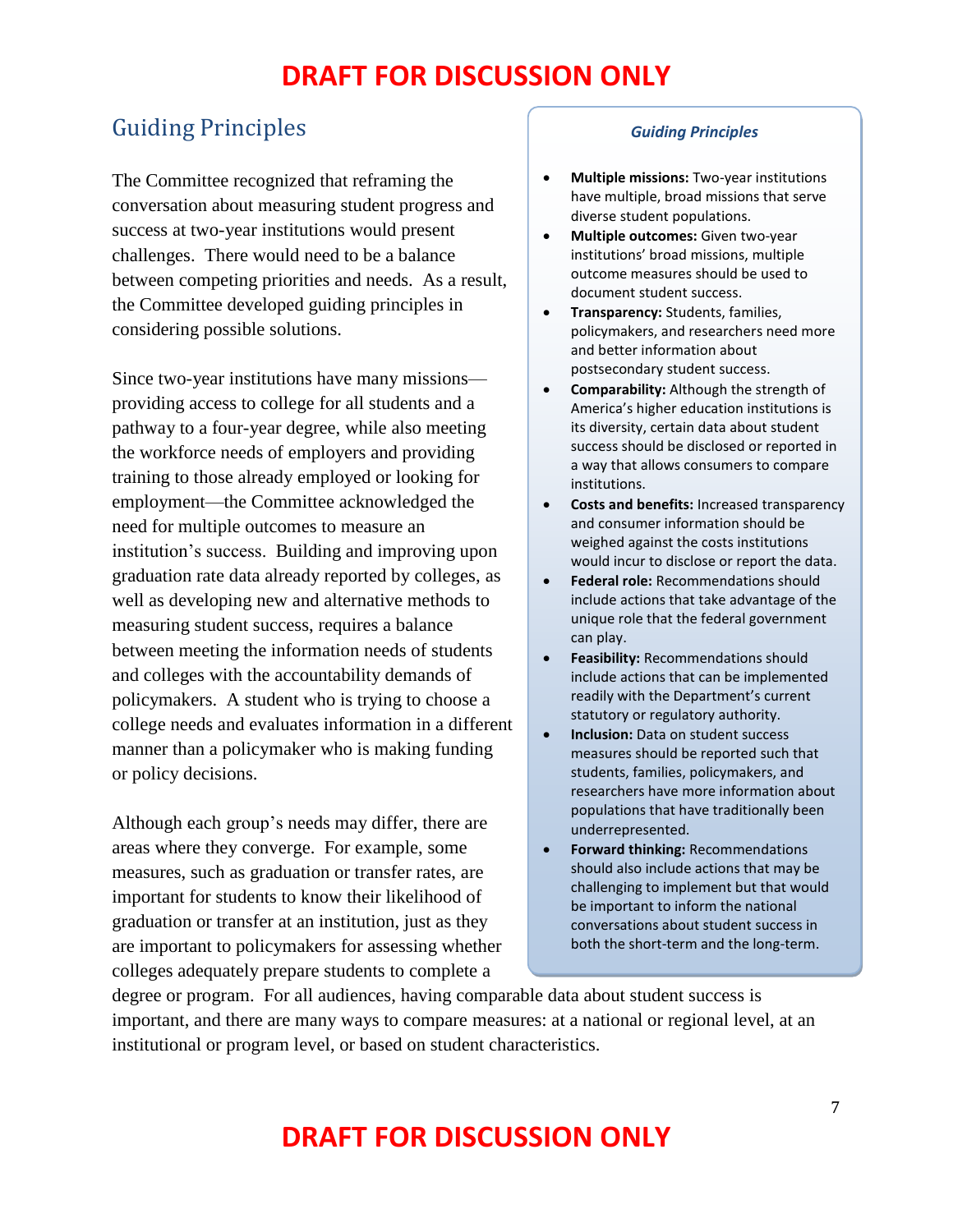Measures of student success need to more accurately reflect the comprehensive mission of twoyear institutions and the diversity of students that these institutions serve. For example, current graduation rates do not adequately reflect these institutions' multiple missions and diverse populations; thus, new data could be collected and disseminated to address these deficiencies. The Committee also recognized the importance of building on current voluntary efforts to collect or disclose data from two-year colleges on alternative measures of student success such as student learning or employment outcomes. Because many of these initiatives are collecting data using different metrics and for different student groups, there is a role for the federal government in improving the transparency, quality, and comparability of the data.

Finally, although additional or alternative measures may be important to capture more comprehensive data about student success at two-year institutions, the need for more information must be balanced by an understanding of the potential administrative and financial burdens collecting such data may place on institutions. Alternative measures of success should be beneficial to colleges by enabling them to better convey the outcomes experienced by their students.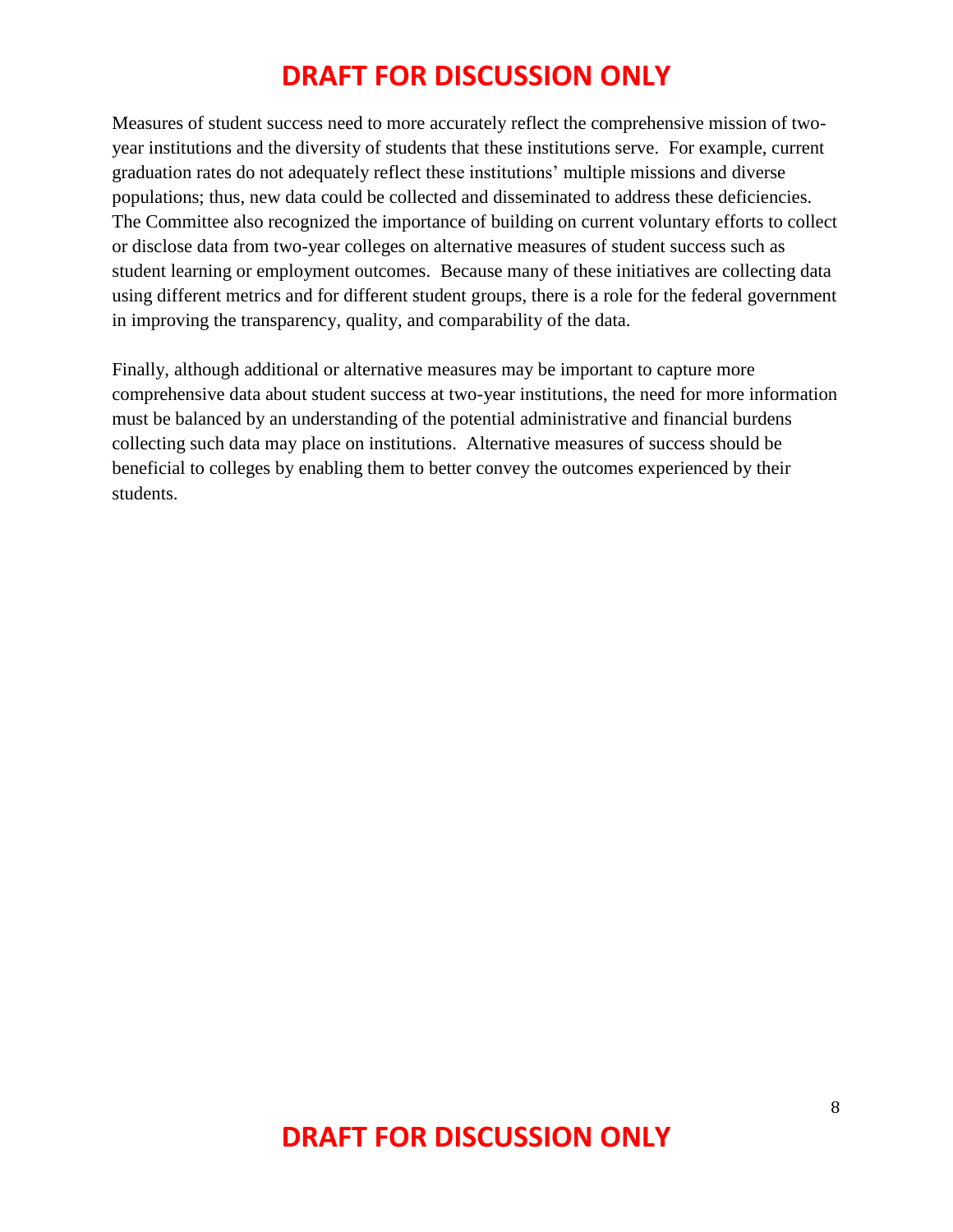### <span id="page-8-0"></span>Findings and Recommendations

Using these guiding principles, the Committee makes recommendations where the U.S. Department of Education can implement change under its current statutory and regulatory authority, influence actions and efforts underway, and provide direction on future work that needs to be done to further inform the conversation around student success.

- Recognizing the value in current graduation rates being reported by colleges to the federal government and that these are the primary source of such data for all institutions in American higher education, the Committee recommends that Department take actions to improve the comprehensiveness of the graduation rate data collected through IPEDS and provide additional technical assistance to help institutions meet statutory disclosure requirements around student success.
- Building on efforts to provide more information on what students are learning while in college and students' post-college employment success, the Committee recommends that the Department encourage institutions to voluntarily collect, disclose, and report results of measures of student learning and student employment after college, including but not limited to those already being reported to accrediting agencies, state higher education agencies, or voluntary accountability initiatives.
- To further inform the conversations about student success at two-year colleges, the Department should take steps to encourage actions by states, colleges, and the higher education community to develop more robust data systems that allow for collection and dissemination of a wider range of outcome measures for two-year institutions and to shine the light on promising practices in the collection and dissemination of data related to student success at two-year institutions.

Some of these recommendations the Department and the higher education community can implement now to improve student success data for two-year institutions. However, the Committee also recognizes that some recommendations would require statutory or regulatory changes or greater investment in cross-state and cross-agency efforts that may not be feasible given the current budgetary climate. The Committee believes that such changes are necessary to ensure that institutions have access to and are able to report data that more accurately describe student success at two-year institutions in the long-term.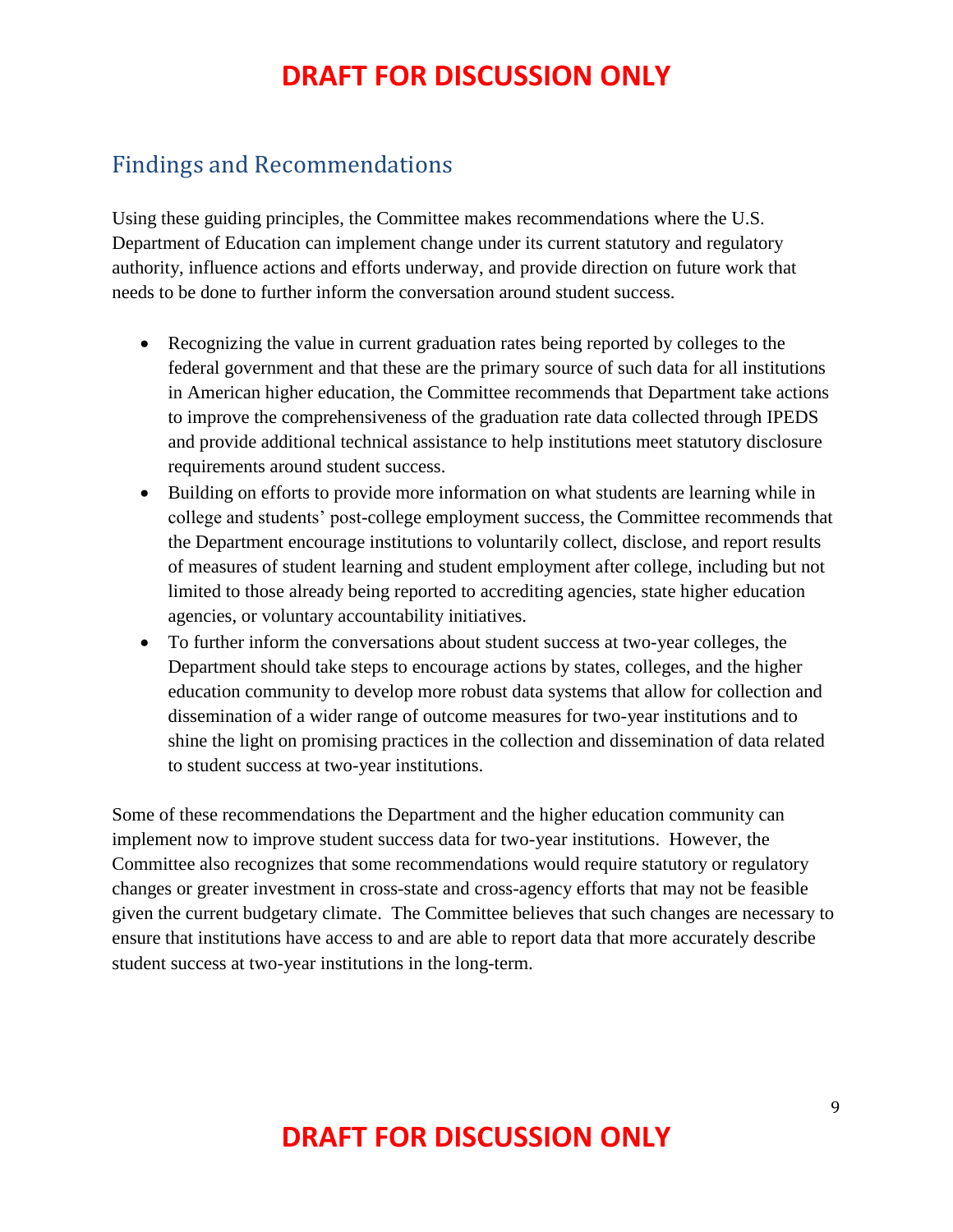### <span id="page-9-0"></span>Broaden the Coverage of Student Graduation Data to Reflect the Diverse Student Populations at Two-Year Colleges

### *Findings*

 $\overline{\phantom{a}}$ 

Institutions currently disclose and report through the Graduation Rate Survey (GRS) in IPEDS a graduation rate defined by the Student Right to Know and Campus Security Act of 1990 (SRK). That graduation rate applies only to full-time, first-time degree- or certificate-seeking students and measures student completion of a degree or program over several time periods. The graduation rate measure as currently implemented in IPEDS was developed 20 years ago and represented a consensus among institutions, higher education associations, and U.S. Department of Education officials about the importance of having comparable graduation rates across all sectors. As a result, institutions report the data in the same manner, providing a consistent, reliable, and valid measure. These graduation rates were also developed to be simple enough for consumers to understand.

The limitations of the current graduation rate defined by SRK are well-documented.<sup>9</sup> The graduation rate measures outcomes only of full-time, first-time degree- or certificate-seeking students, which represent a minority of students enrolled at most two-year institutions. At twoyear institutions part-time students typically comprise more than half of all students.<sup>10</sup> Second, most two-year colleges have open admission policies allowing students of varying levels of academic preparation to enroll in college. As a result, many students are not fully prepared for college-level coursework and must take developmental or remedial courses in reading, math, and writing. In 2007-08, about 42 percent of first-year undergraduates at public two-year colleges reported ever taking a remedial course at some point.<sup>11</sup> Due to variations in state policies on identifying students and requiring them to enroll in remedial education, the actual percentage of students needing remediation may be higher at two-year colleges. Students that do enroll in remedial education are often enrolled in a sequence of remedial courses that results in the student needing to pass one, two, or even three courses before taking a college-level course. Graduation rates for students enrolled in remedial education are much lower than students that do not take remedial coursework. Research analyzing data from the National Education Longitudinal Study found that less than 25 percent of community college students that took a remedial course

<sup>9</sup> Cook, B. and Pullaro, N. (2010). *College Graduation Rates: Behind the Numbers.* Washington, DC: American Council on Education.

<sup>&</sup>lt;sup>10</sup> U.S. Department of Education, National Center for Education Statistics, Integrated Postsecondary Education Data System (IPEDS), Spring 2010, Enrollment component.

<sup>&</sup>lt;sup>11</sup> U.S. Department of Education, National Center for Education Statistics, 2007–08 National Postsecondary Student Aid Study (NPSAS:08), Table A-22-1.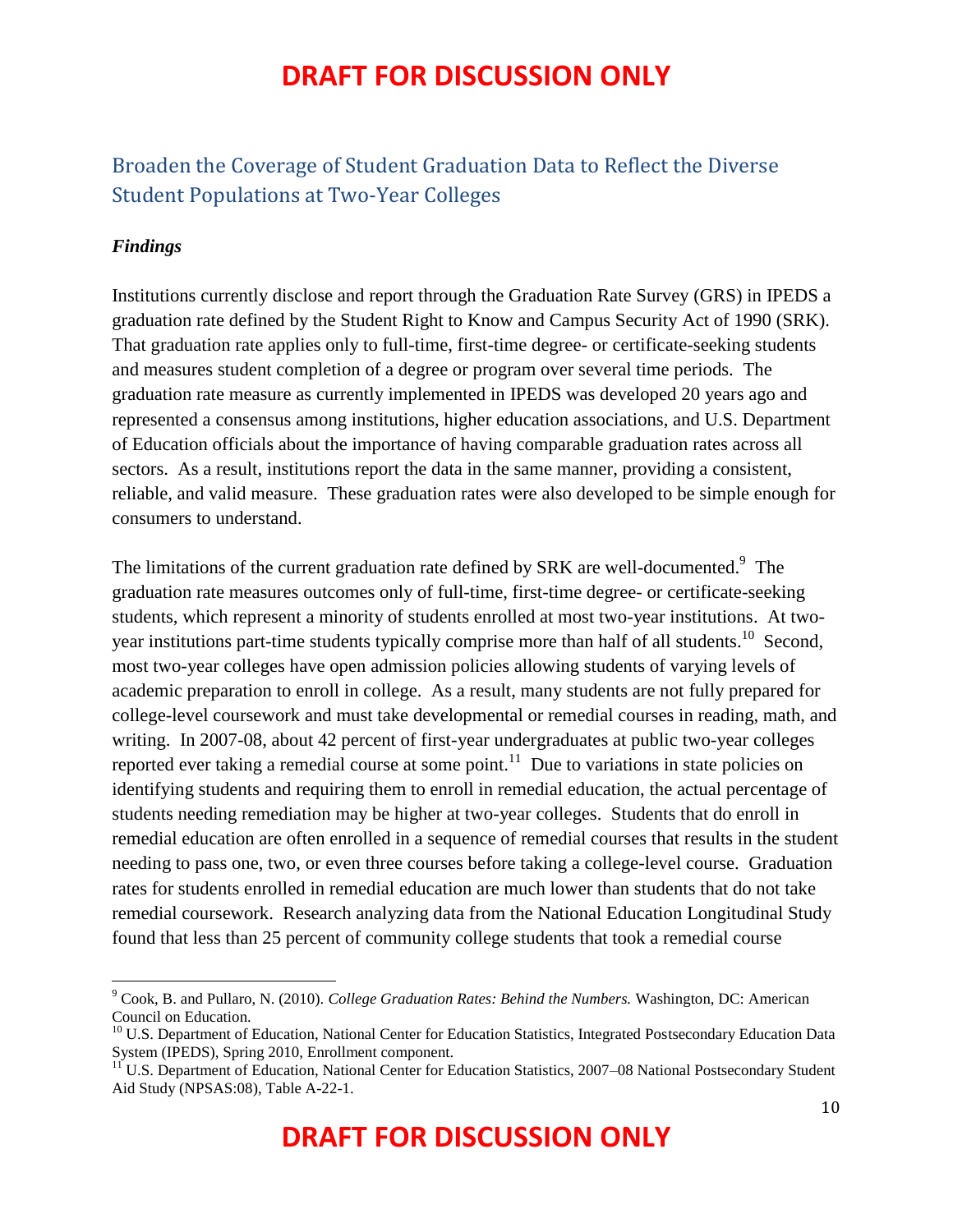completed a degree or certificate within eight years of enrolling.<sup>12</sup> In comparison, about 40 percent of community college students that did not take remedial coursework graduated within eight years. Current graduation rates collected in IPEDS do not have information on the number of remedial students that are included in the cohort.

Over the last two years NCES has undertaken efforts to improve collection and reporting of graduation rate data. For example, in 2010, a working group of the National Postsecondary Education Cooperative (NPEC) issued several recommendations designed to reduce the confusion and complexity surrounding reporting graduation rate data.<sup>13</sup> Specifically, the group recommended that NCES (1) clarify instructions and definitions associated with the IPEDS GRS component, and (2) use IPEDS training to share best practices for creating cohorts; identifying and counting students to exclude from the cohort; and identifying completers. Although these actions are positive developments, they have not addressed the limitations of the current graduation rates for two-year colleges. The Committee has identified ways that the Department could address these limitations within its statutory and regulatory authority by augmenting existing IPEDS surveys.

#### *Recommendations*

**The Committee recommends that the Department enhance graduation rate reporting in IPEDS to include information about part-time students and students who enroll in remedial coursework.**

### **1. The Department should add a part-time, degree-seeking cohort in IPEDS.**

Two-year colleges should report in IPEDS graduation rates for beginning part-time students—who are currently excluded from current graduation rates. It is important to include this group in measures of graduation and transfer; yet, colleges would need additional guidance on how best to identify part-time students who are degree-seeking, and alternative timeframes for measuring graduation or transfer might need to be considered. The fluid pattern of student enrollment and students' own uncertainty about their educational goals can make identifying a degree-seeking student challenging for colleges. The Department should provide additional guidance on identifying students that intend to complete a degree and therefore should be included in the graduation rate cohort.

 $\overline{a}$ <sup>12</sup> Bailey, T. (2008). *Challenge and Opportunity: Rethinking the Role and Function of Developmental Education in Community College.* New York: Community College Research Center.

<sup>&</sup>lt;sup>13</sup> The National Postsecondary Education Cooperative was established by NCES to promote the quality, comparability, and utility of postsecondary data and information that support policy development at the federal, state, and institution levels. The report on suggested improvements to graduation rates is available at http://nces.ed.gov/pubs2010/2010832.pdf.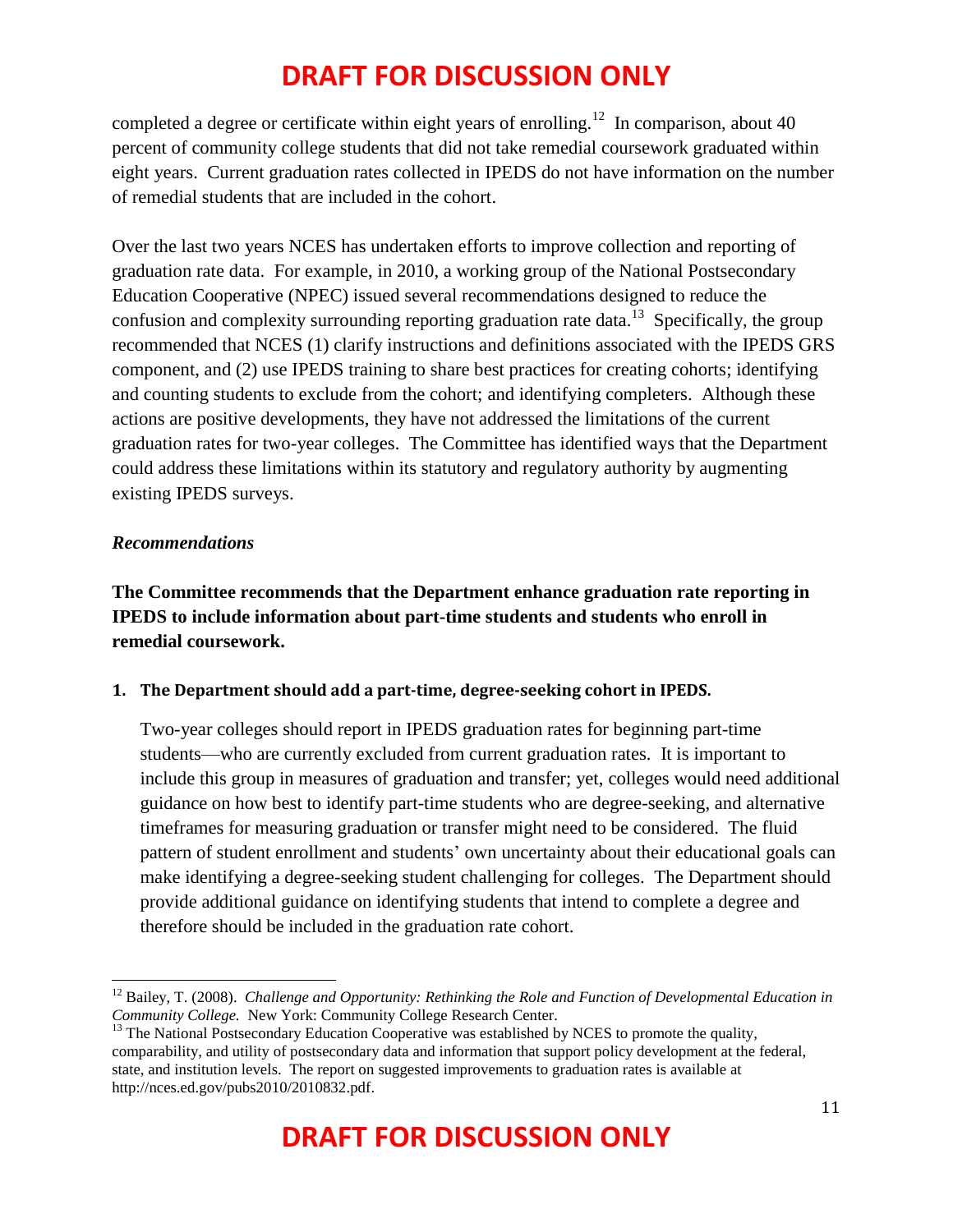The Department should convene technical experts to consider the best methods for adding a part-time, degree-seeking cohort. The panel of technical experts should consider the following in its discussions:

- What is a degree-seeking student?
- Which of the following, if any, could be used to better define degree-seeking status than what is currently used in IPEDS?
	- o For example, intent could be established based on students' collective coursetaking patterns over the entire history of their enrollment. Students could be considered degree-seeking if they ever, during their entire academic history at the reporting institution:
		- Received any type of federal financial aid, regardless of what courses they took at any time; or any state or locally-based financial aid whose requirement for eligibility is that the student be enrolled in a degree, certificate, or transferseeking program; or
		- Ever attempted, at any point in their entire academic history, any degreeapplicable, transferrable, or remedial math or English course (not including ESL); or
		- Ever attempted any course that is identified as being in an advanced vocational, occupational, or apprenticeship sequence that leads directly to a credit degree or certificate; or
		- Were identified by the local institution as being clearly enrolled in a program or sequence that leads to a degree, certificate, or transfer to a four-year institution (such as being officially enrolled in or having declared to be in a particular program or major after having received matriculation or advisement services).
- What is the appropriate tracking period for part-time cohorts?
	- o For example, would the 100 and 150 percent tracking periods defined by SRK be adequate, or should the new 200 percent tracking period required in HEOA be more appropriate for tracking part-time students? The Committee encourages NCES to use its sample survey data to help experts determine a time-to-degree that would capture graduates at the appropriate timeframes without imposing too large a burden on institutions for tracking many different cohorts over many different timeframes.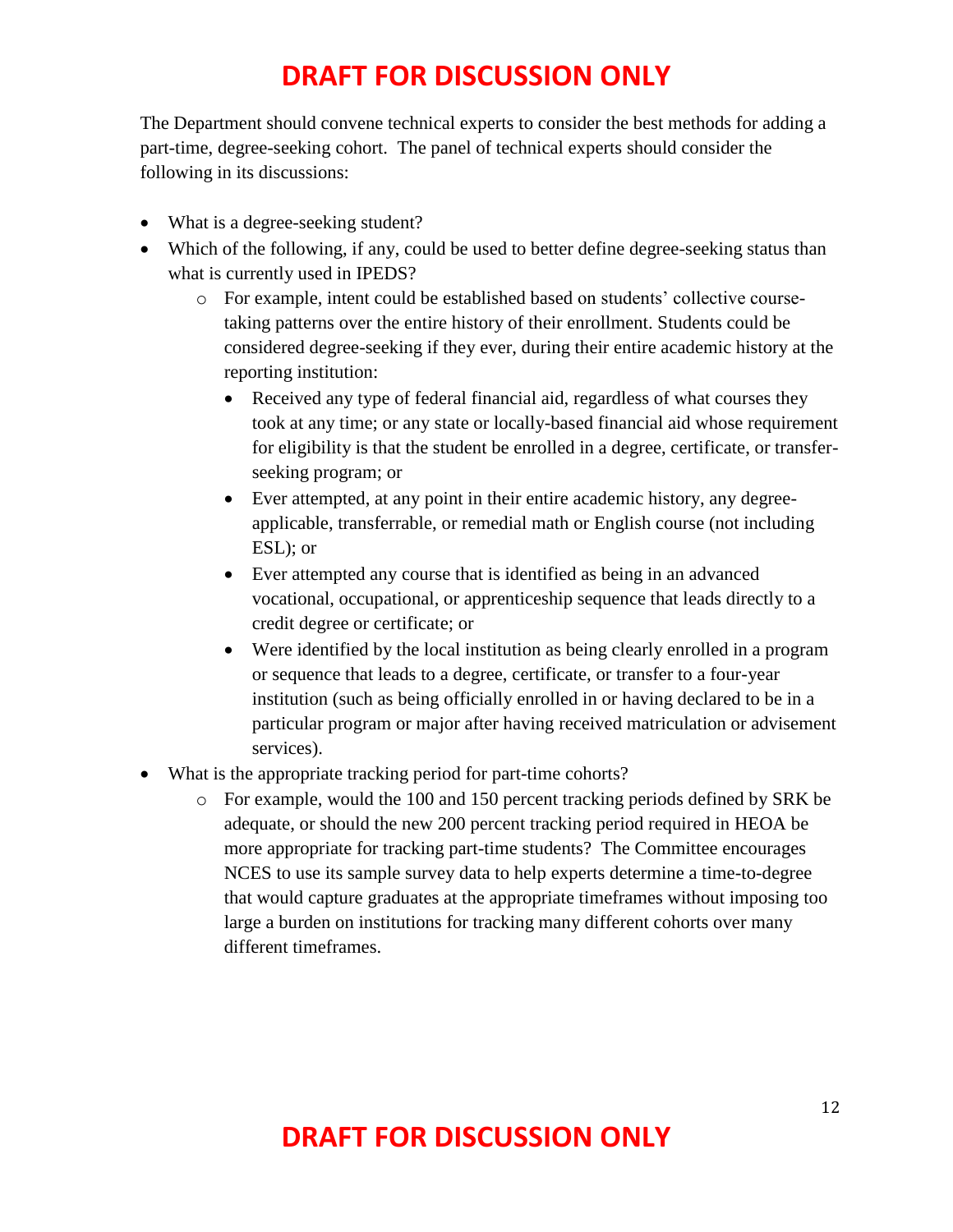#### **2. The Department should distinguish between remedial and non-remedial students in IPEDS graduation rates.**

Students that enroll in remedial coursework are not currently identified separately in the graduation rate cohorts reported in IPEDS. The Department should determine a way to delineate between remedial and non-remedial students. There currently exists some guidance in IPEDS defining remedial coursework. However, given the differences across institutions in how students are identified and placed in remedial courses, additional guidance is necessary. Although it may be challenging for some colleges to collect detailed information on remedial students and their progress over time, data on their progression and completion would provide insights into how institutions support students of varying level of academic preparedness, better informing K–12 and postsecondary policy conversations at the local, state, and federal levels. The Department should convene technical experts to consider the best method for identifying students enrolled in remedial coursework for the purposes of IPEDS reporting.

### <span id="page-12-0"></span>Improve the Collection of Student Progression and Completion Data

#### *Findings*

Given the characteristics of students at two-year colleges and the mission of many two-year colleges to prepare students for transfer, the current transfer and graduation rates collected in IPEDS do not provide a complete picture of student success at these institutions. For example, students at two-year institutions often work or have family commitments they must balance with their educational programs. Thus, while it may take these students more time to complete their program or degree, there is no opportunity to report in IPEDS the percentage of students in the graduation rate cohort that were still enrolled at the institution beyond the statutorily defined tracking period.

For many two-year institutions preparing students for transfer to a four-year institution is an equally positive outcome as a student earning an associate's degree. However, the current method for reporting on students who transfer out does not allow institutions to calculate a total transfer and graduation rate. In IPEDS, institutions whose mission includes preparing students for transfer report a "transfer-out" rate that measures the percentage of students that transfer separate from the graduation rate. Not all institutions are required to report on students who transfer out. Per the Higher Education Amendments of 1998 (Public Law 105-244), institutions for which the substantial preparation of students for transfer to another institution is part of their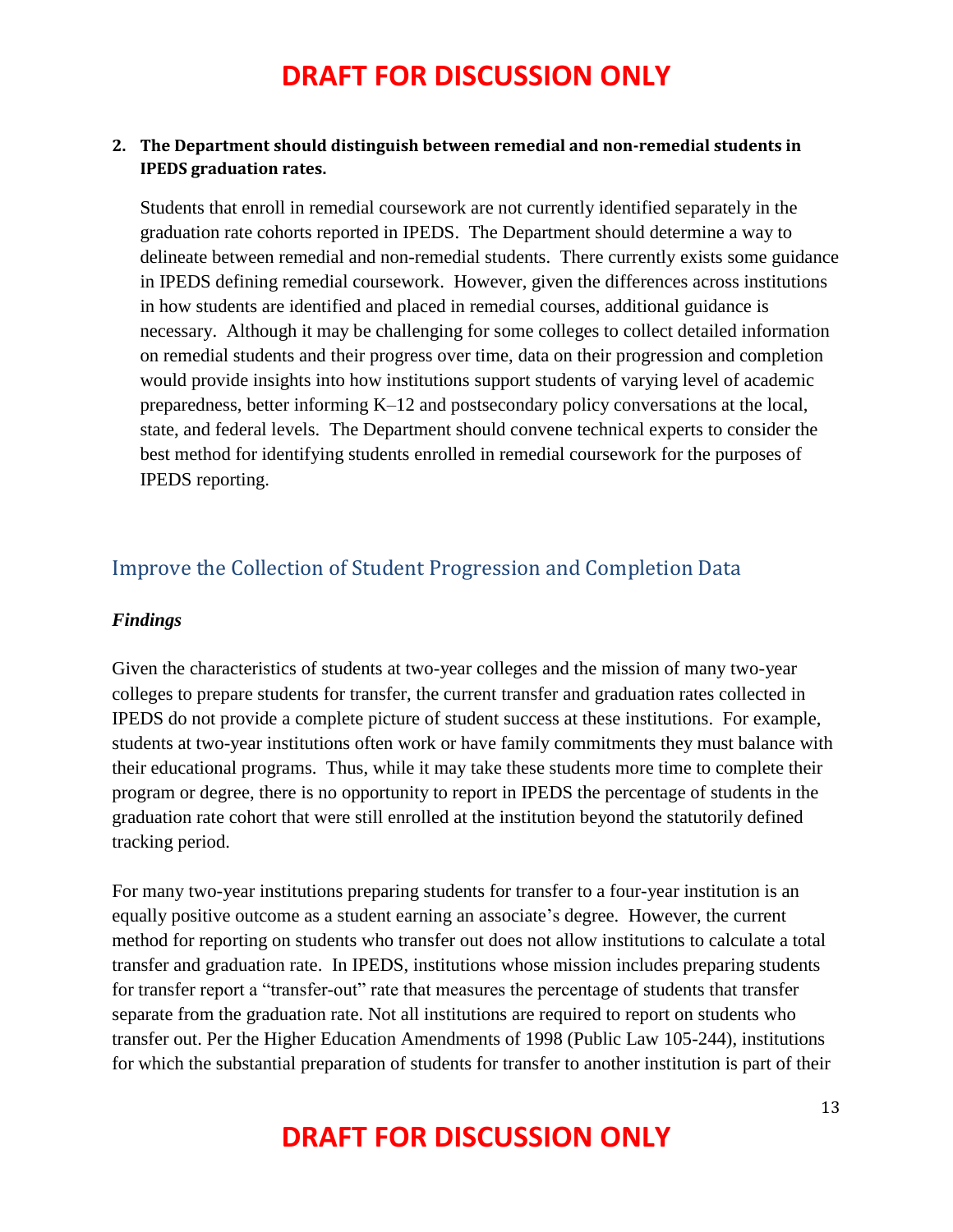mission are required to report the number of students who transfer out. Institutions that do not have substantial preparation for transfer as part of their mission have the option to report such students. However, there is no clear definition of what constitutes "substantial preparation for transfer," leaving institutions to decide for themselves whether this is part of their mission. Further complicating the calculations of transfer-out and graduation rates, under current regulations institutions may include in their graduation rate cohort a student who successfully completed a transfer preparation program even if he or she did not receive an actual degree.

To be able to determine if a student has transferred, institutions need data on student enrollment at other institutions, particularly for students that cross state lines to transfer. Institutions typically use four data sources to help them report on transfers out: (1) state student unit record databases; (2) system student unit record databases; (3) the National Student Clearinghouse; and (4) institutional surveys, exit interviews, and administrative records. However, institutional capacity to access or use these data sources varies greatly. As a result, transfers-out have been significantly underreported by institutions.<sup>14</sup>

For two-year colleges, transfer to a four-year institution or preparing a student for transfer are both positive outcomes, yet there is no way to know using federal data the rate at which students in the IPEDS graduation rate cohort achieve those outcomes at two-year institutions. There is a need to improve the way data on students who transfer out are reported in IPEDS and improve institutions' access to student enrollment data across institutions and states.

The Committee notes that a potential solution for addressing issues around the availability of data for transfer students is a national, privacy-protected student unit record system that includes all institutions that participate in federal student financial aid programs (such as private institutions) and that will cover student enrollment in all states. Such a system would decrease institutional burden associated with reporting to IPEDS and increase the U.S. Department of Education's ability to report more and better data on student progression, transfer, and success. However, the creation of such a system is currently prohibited by the HEOA. In the absence of statutory changes authorizing the development of a national student unit record system, the Department should strengthen institutional reporting of students who transfer out by clarifying IPEDS definitions and encouraging interstate connections between state data systems.

 $\overline{\phantom{a}}$ 

<sup>14</sup> Medwick, J.A. (2009). *Transfer-out Reporting on the IPEDS Graduation Rate Survey: A First Look at Trends and Methods.* Tallahassee, FL: Association for Institutional Research and U.S. Department of Education, NCES.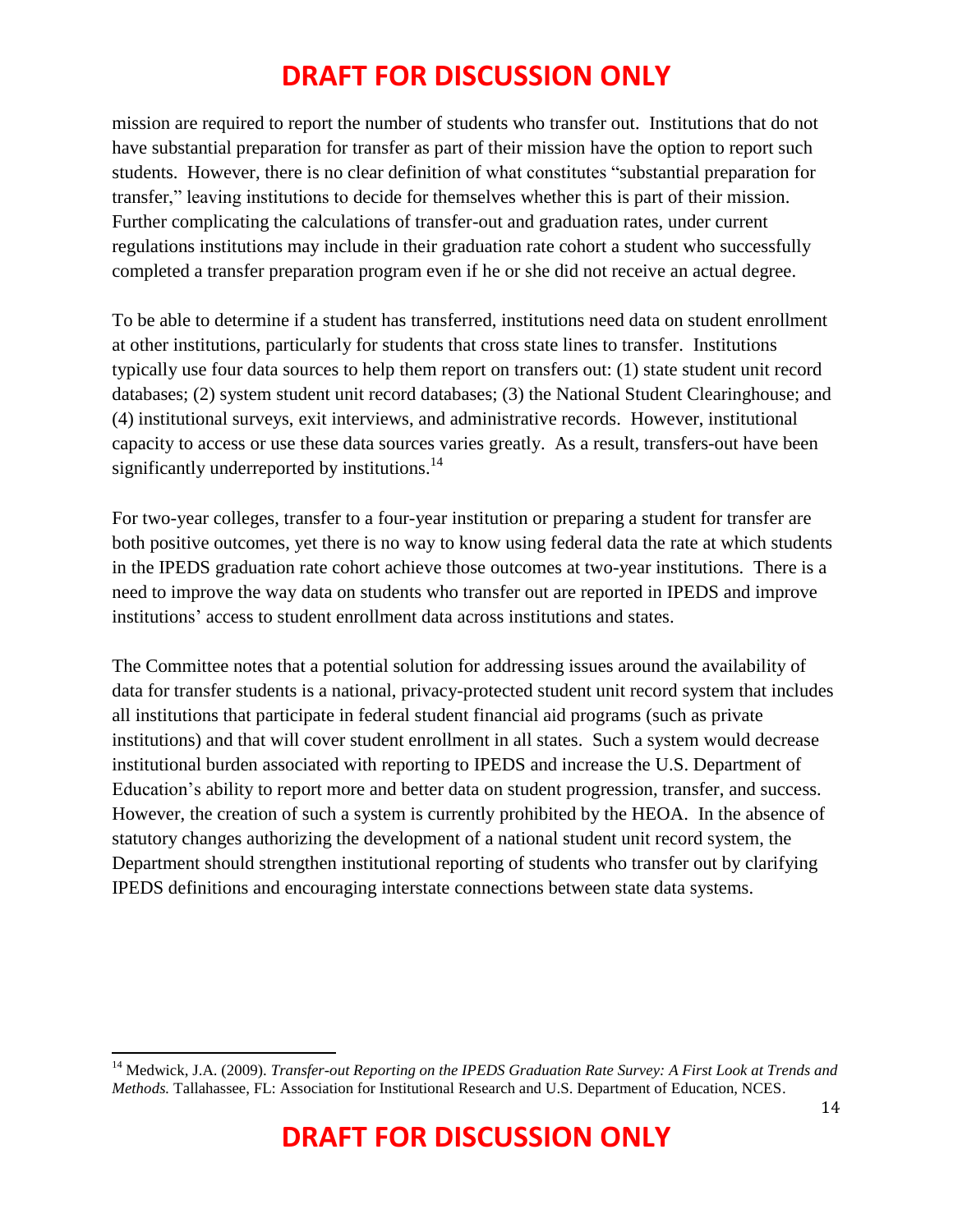#### *Recommendations:*

**The Committee recommends that the Department broaden student progression and completion measures collected in IPEDS. The Committee also recommends that the Department strengthen current institutional reporting of data on students who transfer out in IPEDS.**

- **1. The Department should have institutions report in IPEDS more inclusive student progression and graduation measures by**
	- **a. Creating a reporting element that combines the following outcomes: "lateral transfers to two-year or less than two-year institutions" and "still enrolled at your institution in the term immediately after the tracking period";**
	- **b. Allowing for independent and discrete reporting of outcomes for awards and transfers; and**
	- **c. Creating a reporting category that unduplicates the counts of higher-order outcomes for two-year institutions, such as receipt of a degree/certificate; substantial preparation for transfer; or transfer to a four-year institution**

At least one of the graduation rate components in IPEDS, preferably the Graduation Rates 200 (GR200) component, should be used to collect data on more comprehensive measures of student outcomes including graduation and transfer. The IPEDS GR200 component was developed to collect additional graduation rate data required in the HEOA, collecting graduation rates at 200 percent of normal time to completion for full-time, first-time, degreeor certificate-seeking undergraduates. In addition to broadening the coverage of student graduation data to include part-time students, the Department should develop a measure that counts not only those students that receive a degree or certificate, but also those that transfer laterally, those that transfer to four-year institutions, those that were substantially prepared for transfer, or those that were still enrolled at the institution.

### **2. The Department should clarify definitions used in IPEDS to allow institutions to report more precisely students who transfer out.**

The Department should define what counts as "substantial preparation for transfer" to another institution. The Department should also clarify the IPEDS definition of what constitutes a transfer student for reporting purposes.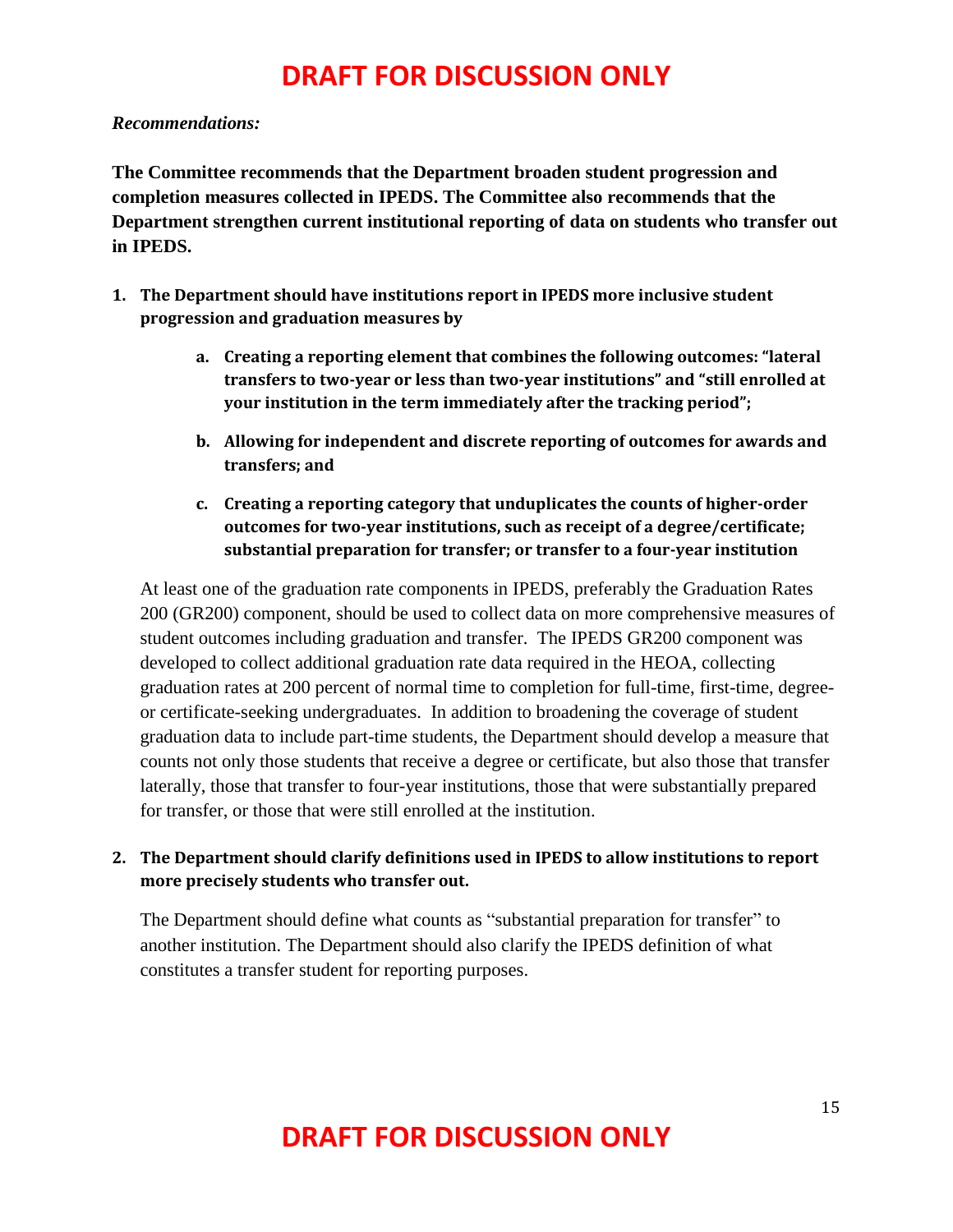### **3. The Department should encourage linkages between state data systems to strengthen institutions' capacity to report data on students who transfer.**

The Department should take steps to strengthen institutions' reporting of data on students that transfer by encouraging linkages between state data systems. Many states have systems in place that can link student data across institutions; however students may transfer to schools in different states. Particularly in metropolitan areas that cover multiple states, the ability to create such linkages would greatly improve institutions' ability to determine whether a student transferred or not.

### <span id="page-15-0"></span>Improve Technical Guidance Available to Institutions in Meeting Statutory Disclosure Requirements

#### *Findings*

 $\overline{a}$ 

Disclosure of graduation rates of entering certificate- or degree-seeking, full-time, undergraduate students by two-year degree-granting institutions is only one of a number of disclosures required by HEOA. Disclosure requirements, which are often different from reporting requirements, are information that institutions are required to make available to students, parents, or other groups.<sup>15</sup> There are about 40 disclosures that postsecondary institutions must comply with under federal law. The disclosures range from providing information on campus crime to ensuring that students have received and understand their borrowing rights. In addition, some disclosure requirements must be "made available to students," while others must be provided to students. Being able to navigate the many layers of requirements can pose challenges to institutions. The Department plays a critical role in helping institutions meet statutory disclosure requirements by providing technical assistance on how they can calculate and disseminate the required data.

The Department has already developed vehicles for providing such technical assistance. For example, the Department's Privacy and Technical Assistance Center was established as a "onestop" resource for education stakeholders to learn about data privacy, confidentiality, and security practices related to student-level longitudinal data systems. In addition, the Department has released a template that institutions can use voluntarily to meet a specific disclosure requirement. The Department's net price calculator template, released in 2009, is a template that

<sup>15</sup> A summary of disclosure requirements in the HEA (as amended by the HEOA) is available in *Information Required to Be Disclosed Under the Higher Education Act of 1965: Suggestions for Dissemination (Updated).*  (NPEC 2010-831v2). (2009). Washington, DC: National Postsecondary Education Cooperative.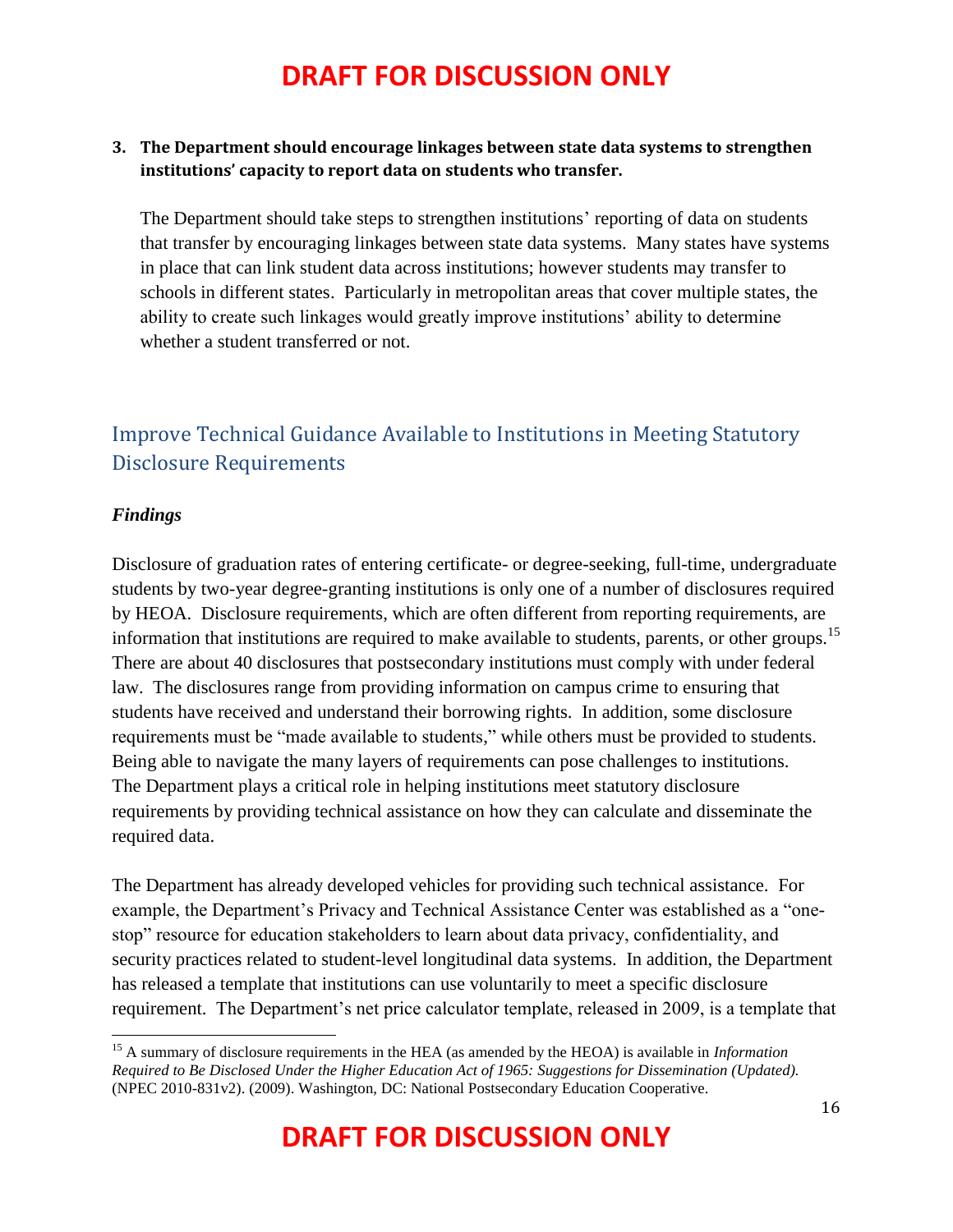institutions can use voluntarily to help them comply with the disclosure requirement in the HEOA that institutions have a net price calculator on their websites for full-time, first-time undergraduate students. Promoting the voluntary use of disclosure templates developed by the Department could improve the quality of the data and also decrease institutional burden associated with disclosures.

#### *Recommendations:*

**The Committee recommends that the Department provide increased technical assistance to institutions to help them meet statutory disclosure requirements.**

**1. The Department should provide additional technical guidance to institutions regarding disclosures and student privacy.**

Under the HEOA, institutions must disaggregate completion or graduation rates by:

- Students who received a Pell grant;
- Students who received a FFEL loan (except for unsubsidized Stafford loans) but did not receive a Pell grant; and
- Students who did not receive a Pell grant or a FFEL loan.

The Department has drafted technical guidance to colleges on how to disclose such data while protecting student privacy. The Department should widely distribute that guidance and develop other materials through its Privacy and Technical Assistance Center as necessary.

### **2. With input from technical experts and institutional representatives, the Department should continue to develop templates that institutions could voluntarily adopt to decrease institutional burden associated with meeting federal disclosure requirements.**

A working group of the National Postsecondary Education Cooperative (NPEC) has already issued a report with guidance to institutions on how to comply with federal higher education disclosure requirements and how to make the required information more accessible to consumers.<sup>16</sup> As part of a full complement of technical assistance to institutions, the Department should also consider releasing additional templates that institutions could voluntarily adopt to help them meet disclosure requirements.

 $\overline{a}$ <sup>16</sup> The complete report is available at http://nces.ed.gov/pubs2010/2010831rev.pdf.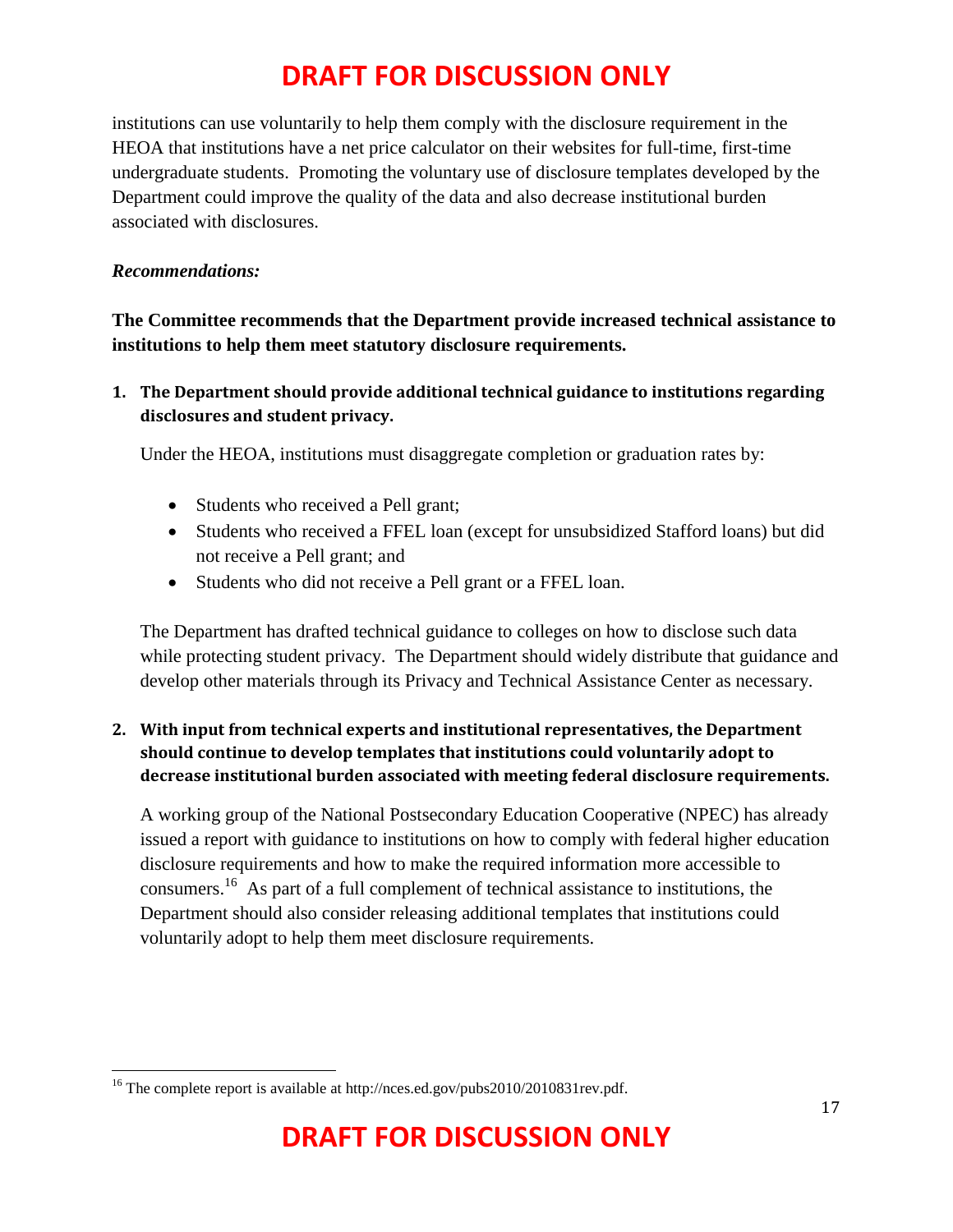### <span id="page-17-0"></span>Encourage Colleges to Disclose Comparable Data on Measures of Student Learning and Employment Outcomes

### *Findings*

 $\overline{\phantom{a}}$ 

Given the multiple missions of two-year colleges, federal graduation rates do not provide a comprehensive picture of the many positive outcomes students at two-year colleges are achieving. For example, students enroll in credit and non-credit courses to obtain skills or earn career and technical certificates that result in increased earnings or new career opportunities. Gathering information on the outcomes of these students is another important piece of the conversation about the impact of two-year colleges on student success.

To address this gap in national data, states, foundations, associations, and other organizations have initiated several efforts to collect data from two-year colleges on alternative measures of success, such as student learning and employment after college. The efforts have focused policymakers and colleges on alternative means for measuring success; however, there is not consistency in the way data are gathered and reported by each entity.

Recently released federal regulations have provided a framework for colleges to disclose comparable data on some employment outcomes. In October 2010 and June 2011, the Department issued regulations on improving the integrity of postsecondary programs that prepare students for gainful employment in a recognized occupation.<sup>17</sup> Programs subject to these new gainful employment regulations are: (a) certificate programs at any Title IV institution; and (b) all programs at for-profit institutions, except bachelor's degrees in liberal arts. The measures will be calculated for 55,405 programs at all types of institutions, with the vast majority of programs at public 2-year institutions. About 5,600 institutions have one or more programs subject to these regulations. The regulations released in June 2011 included two employment measures that will use Social Security earnings information in concert with student loan debt data from the Department of Education: (1) debt to earnings ratio and (2) repayment rates. While the measures disclosed under gainful employment regulations will provide useful information, the Social Security earnings data are limited to only those programs subject to the regulations. Additionally, institutions must disclose job placement rates for these programs using methods outlined by the Department.

While there is a foundation of data related to student employment outcomes, measures of student learning are not as well developed, and data are not as readily available. The challenges are due in part to the complexities and variations in methods for measuring student learning and that

<sup>&</sup>lt;sup>17</sup> [34 CFR 600,](http://www.federalregister.gov/select-citation/2010/10/29/34-CFR-600) [34 CFR 602,](http://www.federalregister.gov/select-citation/2010/10/29/34-CFR-602) [34 CFR 603,](http://www.federalregister.gov/select-citation/2010/10/29/34-CFR-603) [34 CFR 668,](http://www.federalregister.gov/select-citation/2010/10/29/34-CFR-668) [34 CFR 682,](http://www.federalregister.gov/select-citation/2010/10/29/34-CFR-682) [34 CFR 685,](http://www.federalregister.gov/select-citation/2010/10/29/34-CFR-685) [34 CFR 686,](http://www.federalregister.gov/select-citation/2010/10/29/34-CFR-686) [34 CFR 690,](http://www.federalregister.gov/select-citation/2010/10/29/34-CFR-690) 34 [CFR 691](http://www.federalregister.gov/select-citation/2010/10/29/34-CFR-691).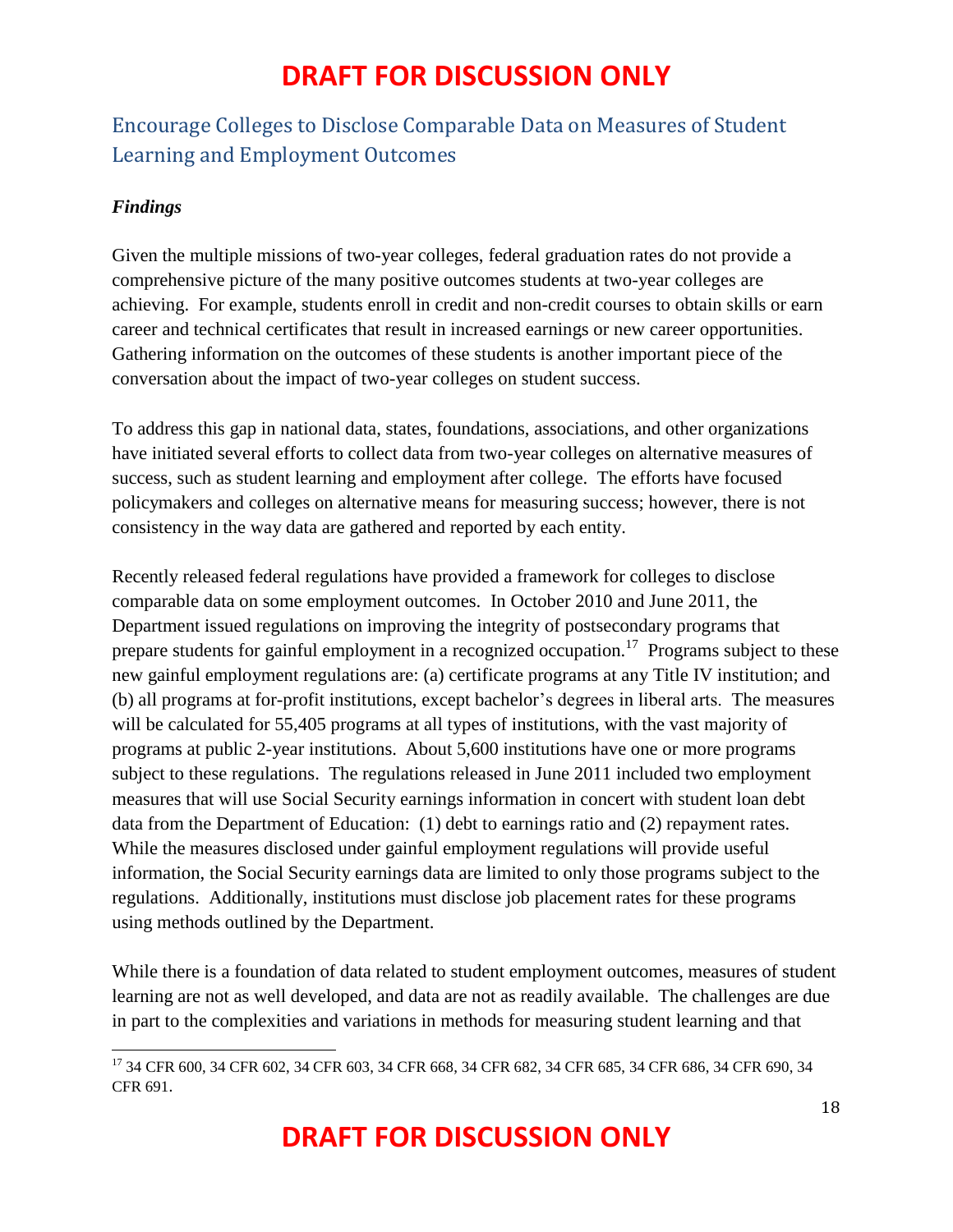colleges are still identifying and developing assessments to measure student learning. The Department should provide incentives and convene representatives of two-year institutions to share promising practices on measuring and disclosing information about student learning.

#### *Recommendations*

**1. The Department should encourage institutions to voluntarily collect, disclose, and report through existing or new data collection vehicles results of measures of student learning and employment, including but not limited to those already being reported to accrediting agencies, state higher education agencies, or voluntary accountability initiatives.** 

Institutions are already collecting data and measuring student learning and employment outcomes for a variety of entities—states, accreditation agencies, and others. While the data are not always collected in the same way, disclosing them publicly would allow consumers and policymakers to access more readily information about student success at two-year institutions.

The Department should aid institutions in developing measures of student learning and employment by offering technical assistance to colleges or providing incentives to report results publicly in a common format for ease of use and comparability. The Department should also convene representatives of the higher education community to highlight promising practices in the collection and dissemination of data related to student learning and employment at two-year institutions.

### **2. The Department should make available to the public data disclosed by institutions resulting from the gainful employment disclosure requirements.**

To ensure that data disclosed by institutions required under the gainful employment regulations are utilized by the public, the Department should make such data available to the public through a centralized, easily accessible website. In addition, since the regulations require institutions to disclose employment rates for certificate programs, the Department should also examine ways to use data collected under the gainful employment regulations to provide guidance on how institutions could disclose employment rates for associate's degree programs.

### **3. The Department should take actions that would enable two-year institutions to more readily access data needed to assess employment outcomes.**

To report data on students' employment following graduation or leaving the institution requires data that institutions may not collect or have the ability to obtain from current sources. The Committee recognizes the challenges that colleges face in gathering data on students' employment and earnings from multiple state and federal agencies, particularly the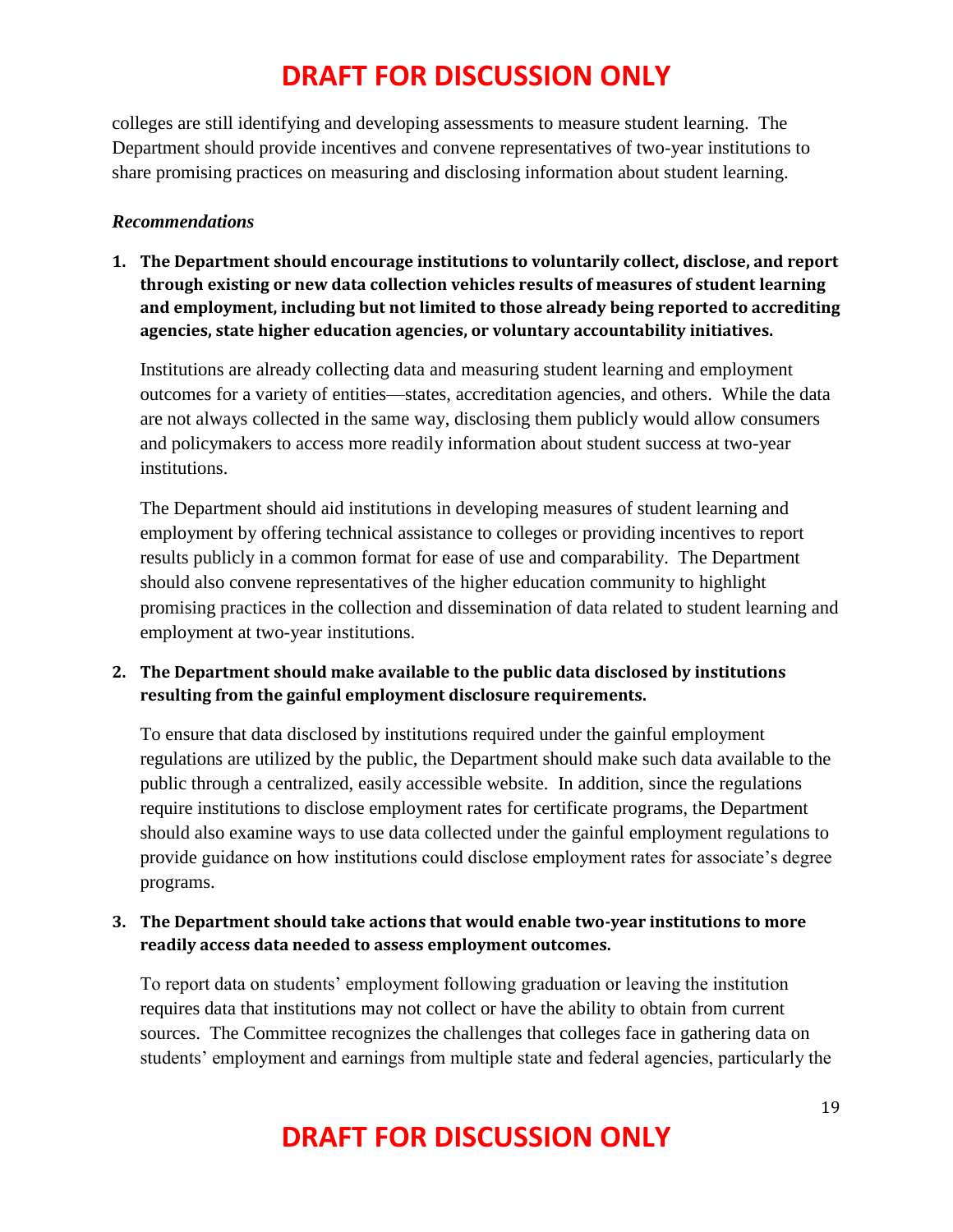limitation of data sharing between agencies and concerns about protecting student privacy. To address these challenges, the Department should:

- a. Encourage states and institutions to develop more robust data systems that allow for collection and dissemination of a wider range of outcome measures for two-year institutions, especially given their workforce development missions;
- b. Provide increased guidance around student record and wage data matching while addressing requirements of the Family Educational Rights and Privacy Act (FERPA) to help institutions disclose employment rates for associate's degree programs; and
- c. Make the improvement of state data systems a priority through its State Longitudinal Data System grant program. Improvements could include making employment data easier to access and use and increasing capacity for interstate sharing of employment or unemployment insurance (UI) wage data.

### <span id="page-19-0"></span>Improve Coordination of Data Related to Student Success

### *Findings*

 $\overline{\phantom{a}}$ 

There are multiple sources of data for graduation rates and other measures of student success.<sup>18</sup> Although each adequately meets the specific purposes for which it was built, existing national and state databases together form a fragmented, incomplete picture of student success, particularly at two-year institutions.

An ideal framework for reporting student success data would require a comprehensive system that encompasses many more tracking points than what are currently required by states and by the Department. However, the Committee recognizes that such an ideal system would likely create additional burden to institutions. As has already been mentioned, one solution, creating a national privacy-protected student unit record system, holds potential to solve many of the issues associated with the incompleteness of data from various sources but is currently prohibited by HEOA. Other potential improvements to the completeness of data, such as revisiting the domain of the graduation rates required by SRK would also require legislative or regulatory changes.

The Committee strongly recommends that the Department continue to examine areas where improvements can be made in existing data systems. Where necessary, the Department should work with relevant stakeholders to develop the statutory, regulatory, and data infrastructures to

<sup>18</sup> Cook, B. and Pullaro, N. (2010). *College Graduation Rates: Behind the Numbers.* Washington, DC: American Council on Education.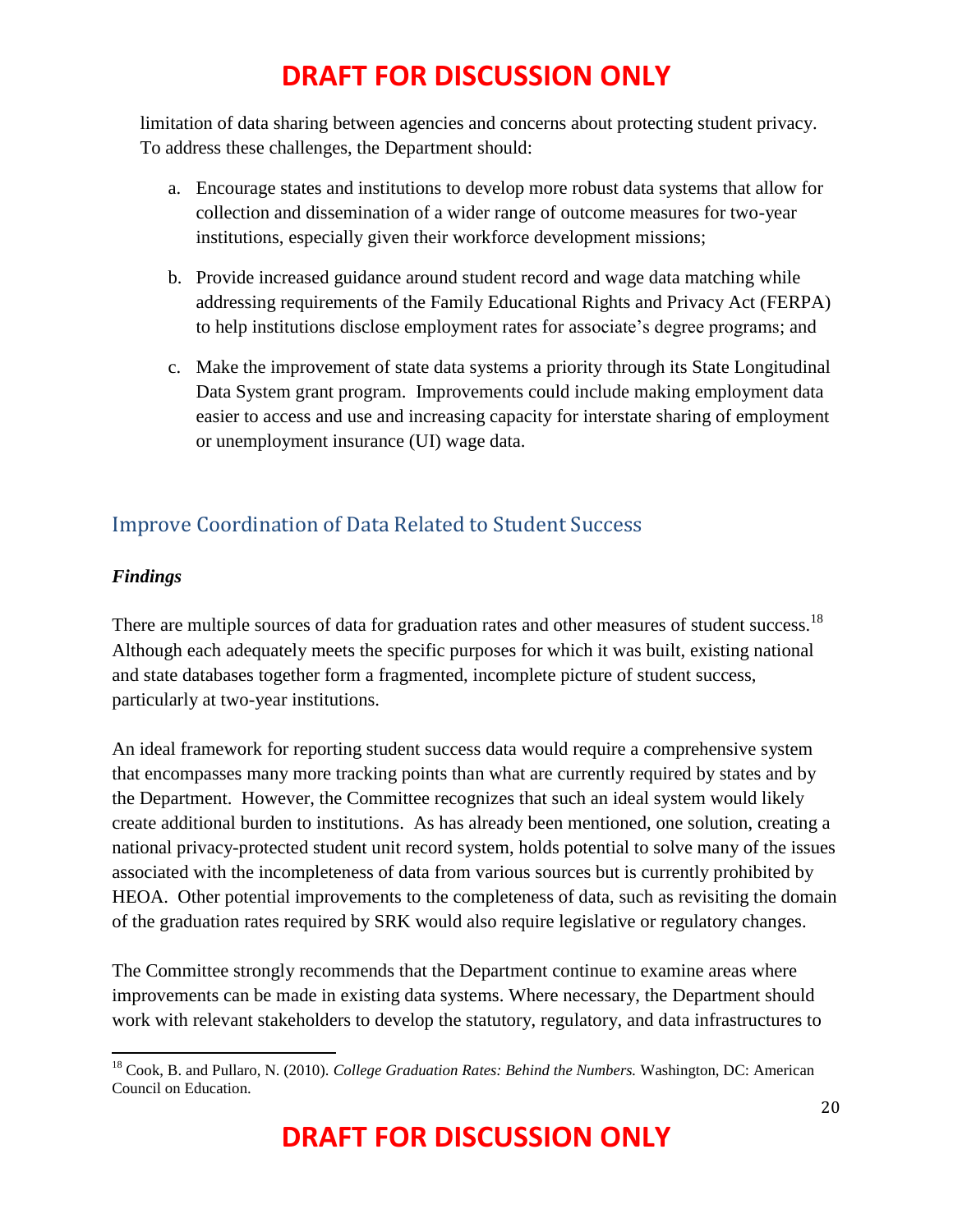create a comprehensive data system that protects student privacy and addresses the limitations of current data sources.

#### *Recommendation:*

**1. The Department should expand the data collection in the National Student Loan Data System (NSLDS) to improve reporting of student success for federal financial aid recipients.**

The Department has an existing database, the National Student Data System (NSLDS), in which information about enrollment and completion for student loan recipients currently exists. The Department should ensure that more comprehensive enrollment and completion data are collected for all Title IV aid recipients—including Pell grant recipients. This approach would minimize the amount of new data that an institution would need to report in IPEDS and would more accurately capture information about student success than is currently presumably done through institutional data collection.